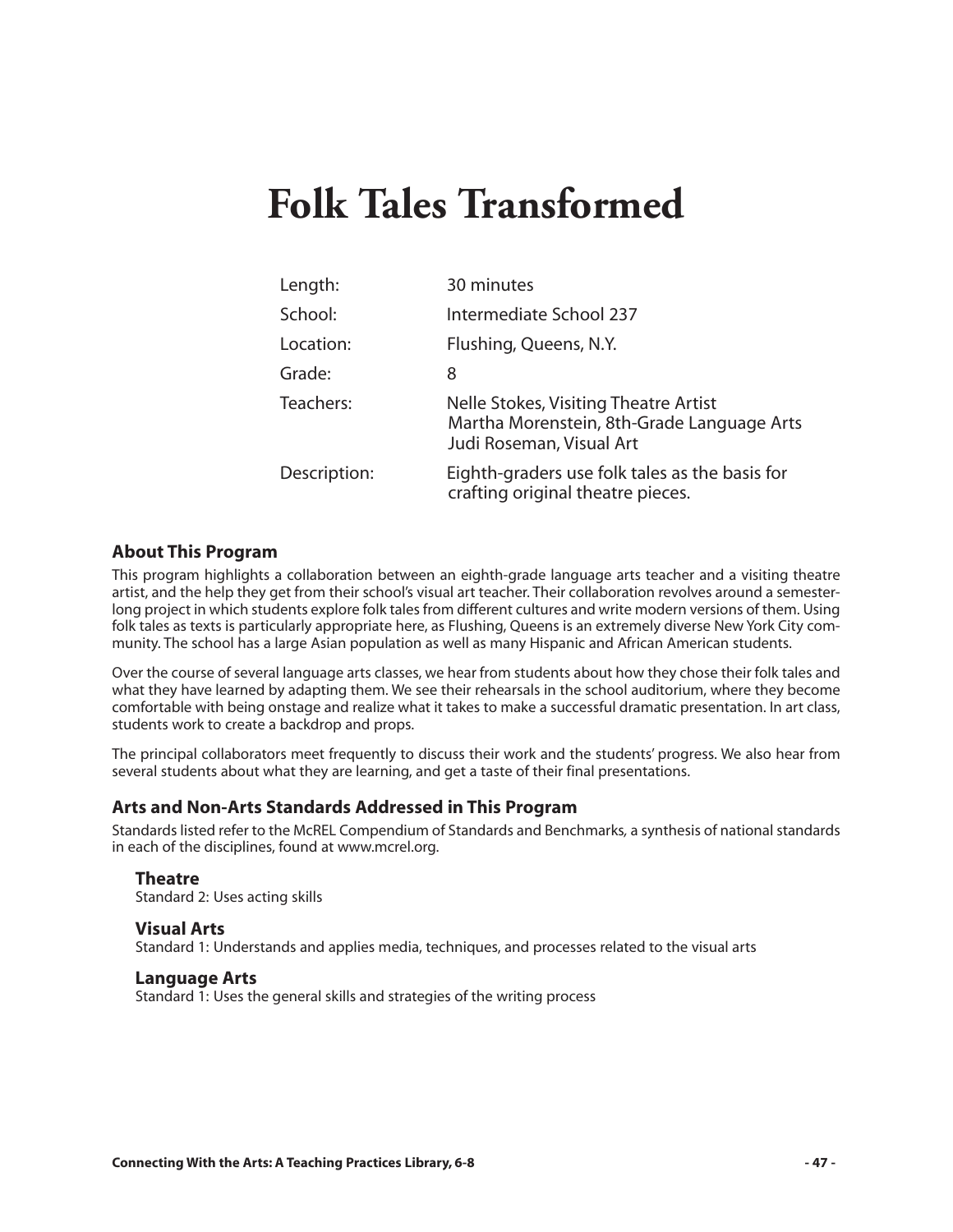# **Viewing Suggestions**

### **Who Should Watch This Program**

*Teachers—*"Folk Tales Transformed" will be particularly interesting to teachers who want to build an interdisciplinary project that culminates in a public performance.

*Visiting artists—*This program can help visiting artists introduce teachers to a collaborative approach to teaching from which both can benefit.

*Administrators and professional development providers—*This program provides a model for how teachers and visiting artists can work together to meet goals in arts and non-arts subjects.

### **Before You Watch**

Respond to the following questions.

- What are folk tales? What are some things folk tales have in common across all cultures?
- How might folk tales help structure the storytelling process for students?
- Can traditional folk tales be made relevant for today's student? How? What do they have to say to today's student?
- What artistic disciplines would be good to incorporate into a study of folk tales? How might a collaboration like this work at your school? Whom could you involve in a folk tale project?

### **Watch the Program**

As you watch, notice places where the arts nurture collaborative relationships among students. Write down instances in which arts elements become infused into, and enrich, students' own stories.

### **Reflect on the Program**

- What evidence, if any, did you see of the ways students benefited from this unit of study?
- How, in particular, did theatre and visual art strengthen students' storytelling?
- What kinds of preparation do you think preceded the lessons seen in the program? How do you prepare your students to be creative in an interdisciplinary unit?
- How do these teachers' working relationships and the schools' resources support the type of instruction shown?
- Which components of the study—theatre, visual art, multimedia—would be most challenging for you and your colleagues to incorporate in an integrated unit? Which would be most natural? Why?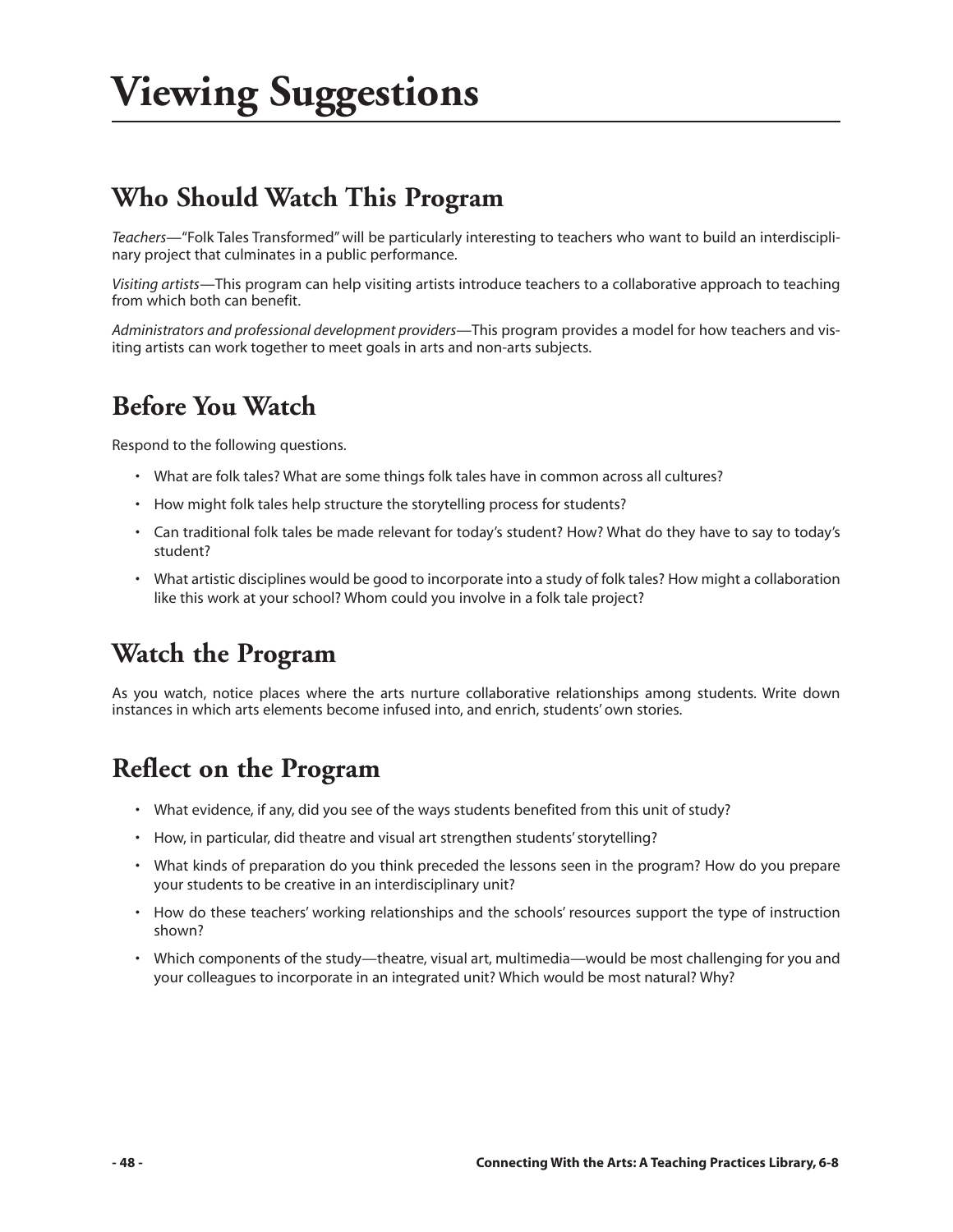Consult some of these resources for more information.

### **Books**

Ragan, Kathleen, & Yolen, Jane. *Fearless Girls, Wise Women, and Beloved Sisters: Heroines in Folktales From Around the World.* New York: W.W. Norton & Company, 2000. ISBN: 0393320464

Stern, Anita. *World Folktales—An Anthology of Multicultural Folk Literature, Teacher's Guide*. Lincolnwood, Ill.: National Textbook Publishing Group, 1994. ISBN: 0844207829

Walker, Lois. *Readers Theatre Strategies in the Middle and Junior High Classroom*. Colorado Springs, Col.: Meriwether Publishing, 1997. ISBN: 1566080274

Yolen, Jane. *Favorite Folk Tales From Around the World*. New York: Pantheon Books, 1988. ISBN: 0394751884

#### **Web Sites**

**The Alma Project: A Cultural Curriculum Infusion Model:** A curriculum including characteristics of folk tales, as well as folk tales from the Spanish-American tradition http://almaproject.dpsk12.org/stories/storyReader\$22

*Story Arts Online:* A site dedicated to the art of storytelling, including stories, plots, lesson plans, activities, links, and classroom resources http://www.storyarts.org/index.html

*Storynet, National Storytelling Network:* A site that brings together and nurtures individuals and organizations that use the power of storytelling in all its forms http://www.storynet.org/

*Tim Sheppard's Storytelling Resources for Storytellers:* An extensive collection of storytelling resources that are annotated and categorized for easy reference http://www.timsheppard.co.uk/story/index.html

**Elements of Folktales:** A unit of study where students read traditional folk tales and view filmed versions of those stories http://artsedge.kennedy-center.org/content/2212/